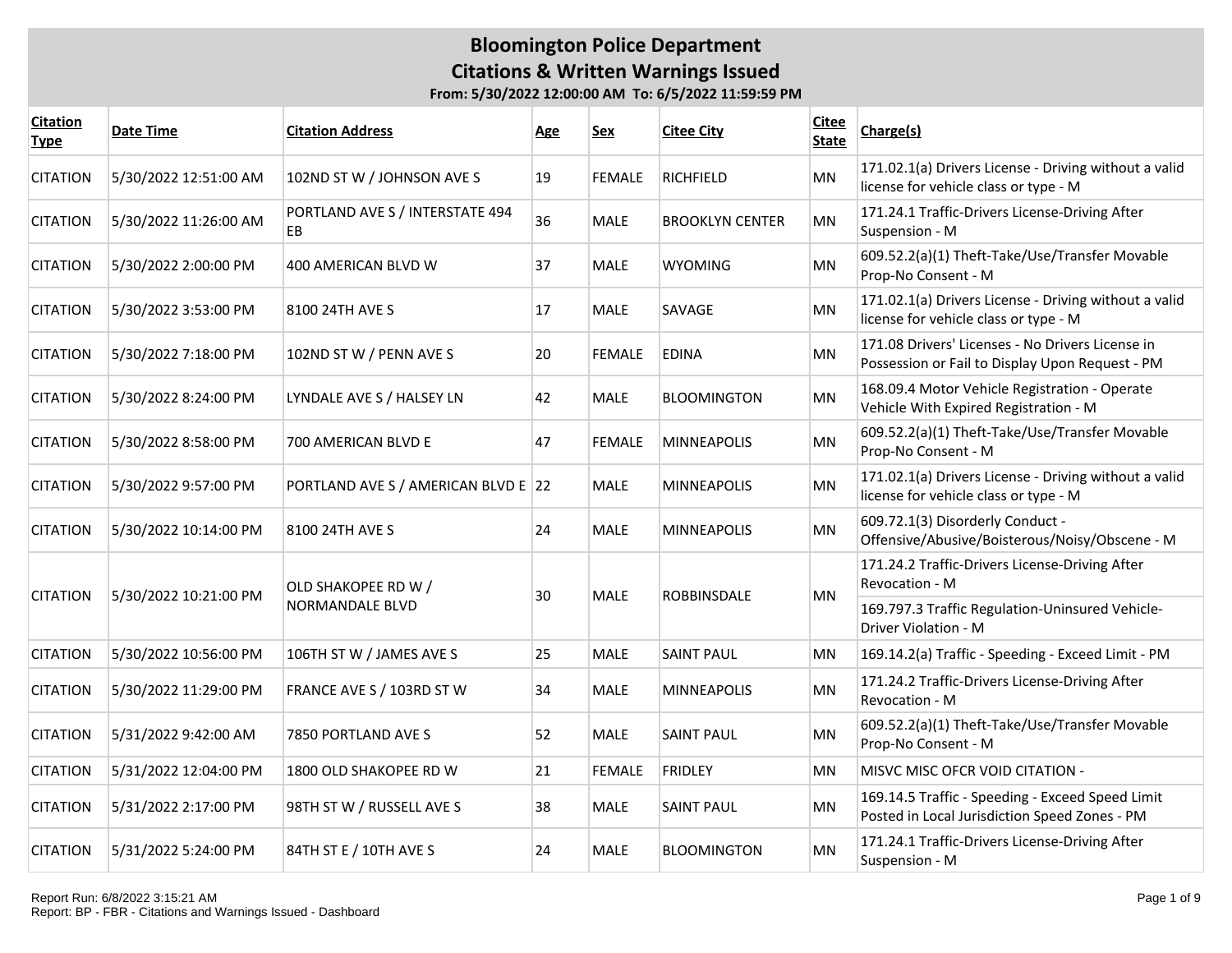| <b>CITATION</b> | 5/31/2022 5:36:00 PM | 98TH ST & LYNDALE AVE S                     | 35 | MALE          | <b>NEW PRAGUE</b>    | MN        | 171.24.2 Traffic-Drivers License-Driving After<br>Revocation - M                                                                    |
|-----------------|----------------------|---------------------------------------------|----|---------------|----------------------|-----------|-------------------------------------------------------------------------------------------------------------------------------------|
| <b>CITATION</b> | 5/31/2022 6:31:00 PM | 8100 24TH AVE S.                            | 38 | <b>MALE</b>   | <b>BURNSVILLE</b>    | <b>MN</b> | 609.605.1(b)(8) Trespass-Return to Property Within<br>One Year - M                                                                  |
| <b>CITATION</b> | 5/31/2022 7:18:00 PM | 8100 24TH AVE S                             | 38 | <b>MALE</b>   | <b>BURNSVILLE</b>    | MN        | 609.605.1(b)(8) Trespass-Return to Property Within<br>One Year - M                                                                  |
|                 |                      |                                             |    |               |                      |           | 609.50.1(2) Obstruct Legal Process-Interfere w/Peace<br>Officer - GM                                                                |
| <b>CITATION</b> | 6/1/2022 4:25:00 AM  | 1601 AMERICAN BLVD E                        | 30 | <b>MALE</b>   | MINNEAPOLIS          | MN        | 609.487.6 Fleeing a Peace Officer By a Means Other<br>Than a Motor Vehicle - M                                                      |
| <b>CITATION</b> | 6/1/2022 9:04:00 AM  | AMERICAN BLVD W / KNOX AVE S                | 38 | <b>FEMALE</b> | LAKEVILLE            | <b>MN</b> | 168.09.4 Motor Vehicle Registration - Operate<br>Vehicle With Expired Registration - M                                              |
|                 |                      | AMERICAN BLVD W / MORGAN CIR                |    |               |                      |           | 169.791.2(a) Traffic Regulation - Driver Must Carry<br>Proof of Insurance when Operating Vehicle - M                                |
| <b>CITATION</b> | 6/1/2022 9:19:00 AM  |                                             | 26 | <b>FEMALE</b> | <b>BLOOMINGTON</b>   | MN        | 169.79.1 Traffic Regulation - Vehicle<br>Registration/Permit/Plates Required - PM                                                   |
| <b>CITATION</b> | 6/1/2022 9:47:00 AM  | 80TH ST E / BLOOMINGTON AVE S               | 37 | <b>FEMALE</b> | <b>ROGERS</b>        | <b>MN</b> | 8.38 Park a vehicle where prohibited - PM                                                                                           |
| <b>CITATION</b> | 6/1/2022 9:52:00 AM  | 7942 BLOOMINGTON AVE S                      | 31 | <b>MALE</b>   | <b>NEW BRIGHTON</b>  | MN        | 21.301.06(m)(2)(A)(iv)(cc Parking/storage of non-<br>residential vehicle at single-family residential<br>property - Cargo truck - M |
|                 |                      |                                             |    |               |                      |           | 8.38 Park a vehicle where prohibited - PM                                                                                           |
| <b>CITATION</b> | 6/1/2022 11:19:00 AM | AMERICAN BLVD E / CHICAGO AVE S             | 60 | <b>MALE</b>   | RICHFIELD            | MN        | 168.09.4 Motor Vehicle Registration - Operate<br>Vehicle With Expired Registration - M                                              |
| <b>CITATION</b> | 6/1/2022 11:55:00 AM | 7961 SOUTHTOWN CENTER                       | 44 | <b>MALE</b>   | <b>BROOKLYN PARK</b> | MN        | 8.14 Open ignition - unattended vehicle - PM                                                                                        |
| <b>CITATION</b> | 6/1/2022 12:23:00 PM | 82ND ST W / PENN AVE S                      | 42 | <b>MALE</b>   | MINNEAPOLIS          | <b>MN</b> | 169.79.1 Traffic Regulation - Vehicle<br>Registration/Permit/Plates Required - PM                                                   |
| <b>CITATION</b> | 6/1/2022 1:01:00 PM  | OLD SHAKOPEE RD W / BUSH LAKE RD 22         |    | <b>MALE</b>   | <b>SAINT PAUL</b>    | <b>MN</b> | 169.79.1 Traffic Regulation - Vehicle<br>Registration/Permit/Plates Required - PM                                                   |
|                 |                      |                                             |    |               |                      |           | 168A.10.1 Title - Fail to Deliver Title - PM                                                                                        |
| <b>CITATION</b> | 6/1/2022 1:27:00 PM  | NORMANDALE BLVD & NORMAN<br><b>RIDGE DR</b> | 37 | <b>FEMALE</b> | <b>BLOOMINGTON</b>   | MN        | 169.14.5 Traffic - Speeding - Exceed Speed Limit<br>Posted in Local Jurisdiction Speed Zones - PM                                   |
| <b>CITATION</b> | 6/1/2022 1:50:00 PM  | 88TH ST W / BLAISDELL AVE S                 | 45 | <b>FEMALE</b> | <b>BLOOMINGTON</b>   | MN        | 171.24.2 Traffic-Drivers License-Driving After<br>Revocation - M                                                                    |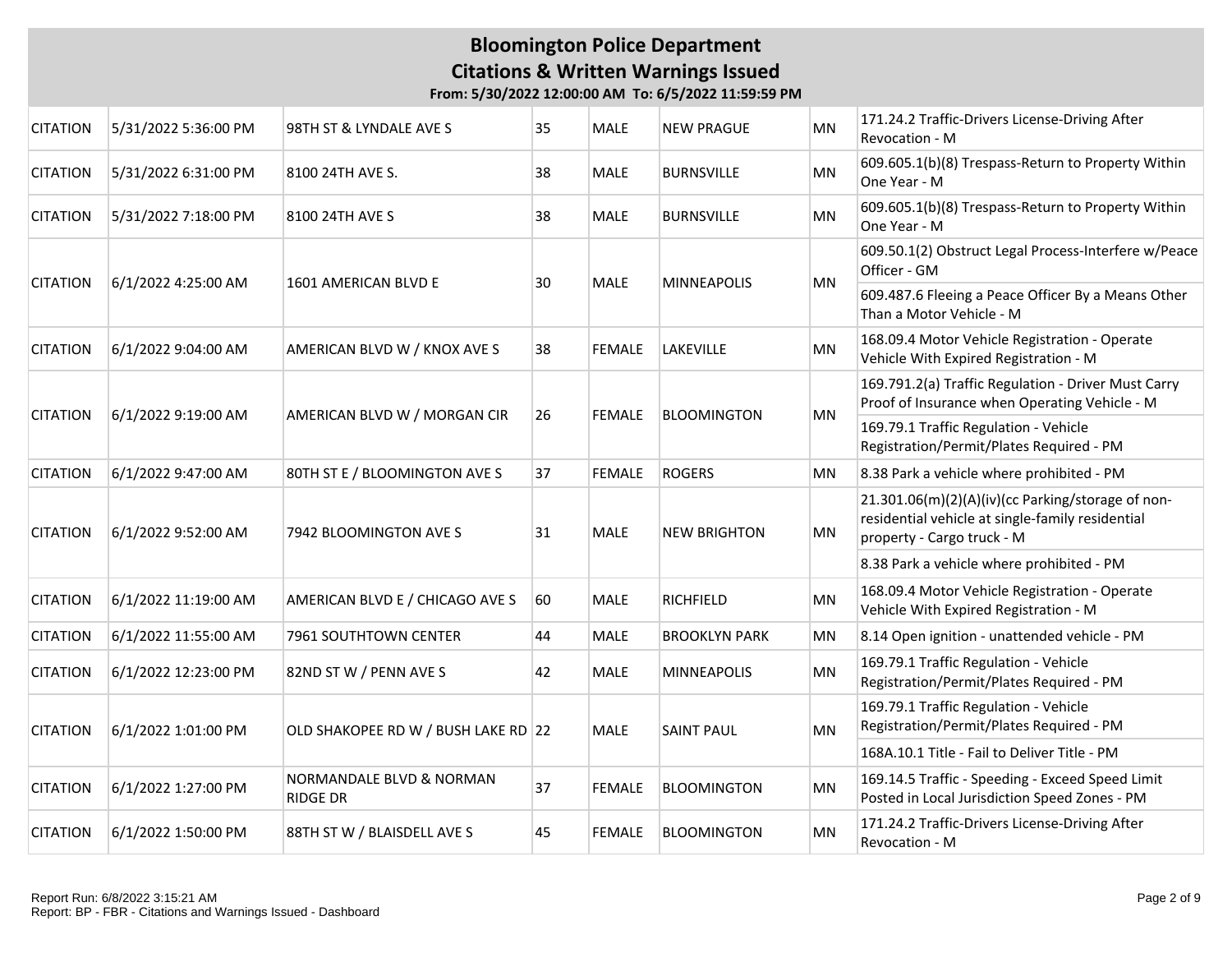| <b>CITATION</b> | 6/1/2022 1:51:00 PM  | OLD SHAKOPEE RD W / JOHNSON CIR 30          |    | MALE          | <b>EDINA</b>       | MN        | 169.79.1 Traffic Regulation - Vehicle<br>Registration/Permit/Plates Required - PM      |
|-----------------|----------------------|---------------------------------------------|----|---------------|--------------------|-----------|----------------------------------------------------------------------------------------|
| <b>CITATION</b> | 6/1/2022 1:51:00 PM  | <b>258 NORTH GARDEN</b>                     | 33 | <b>MALE</b>   | EAGAN              | <b>MN</b> | 609.52.2(a)(1) Theft-Take/Use/Transfer Movable<br>Prop-No Consent - M                  |
| <b>CITATION</b> | 6/1/2022 2:24:00 PM  | 83RD ST W / NORMAN CENTER DR                | 21 | <b>FEMALE</b> | <b>BLOOMINGTON</b> | <b>MN</b> | 169.79.1 Traffic Regulation - Vehicle<br>Registration/Permit/Plates Required - PM      |
| <b>CITATION</b> | 6/1/2022 2:30:00 PM  | NEWTON AVE S / 101ST ST W                   |    |               |                    |           | 8.38 Park a vehicle where prohibited - PM                                              |
| <b>CITATION</b> | 6/1/2022 2:45:00 PM  | 4220 78TH ST W                              | 50 | <b>MALE</b>   | <b>FARIBAULT</b>   | MN        | 8.43(b) Parked in a handicap zone without a parking<br>permit - M                      |
| <b>CITATION</b> | 6/1/2022 2:47:00 PM  | <b>HERITAGE HILLS DR &amp; RICH RD</b>      | 19 | <b>MALE</b>   | <b>BLOOMINGTON</b> | MN        | 169.20.3(b) Traffic Regulation - Driver Fails to Stop for<br>STOP Sign. - PM           |
| <b>CITATION</b> | 6/1/2022 3:54:00 PM  | 98TH ST W / BROOKSIDE                       | 17 | <b>MALE</b>   | <b>BURNSVILLE</b>  | MN        | 169.14.2(a) Traffic - Speeding - Exceed Limit - PM                                     |
| <b>CITATION</b> | 6/1/2022 4:01:00 PM  | 101ST ST W / BUSH LAKE RD                   | 49 | <b>MALE</b>   | <b>BLOOMINGTON</b> | <b>MN</b> | 169.79.1 Traffic Regulation - Vehicle<br>Registration/Permit/Plates Required - PM      |
| <b>CITATION</b> | 6/1/2022 4:23:00 PM  | 98TH ST W / BROOKSIDE                       | 50 | <b>MALE</b>   | <b>BLOOMINGTON</b> | <b>MN</b> | 169.14.2(a) Traffic - Speeding - Exceed Limit - PM                                     |
| <b>CITATION</b> | 6/1/2022 4:41:00 PM  | 8100 24TH AVE S                             | 62 | <b>MALE</b>   | <b>ST PAUL</b>     | MN        | 609.605.1(b)(8) Trespass-Return to Property Within<br>One Year - M                     |
| <b>CITATION</b> | 6/1/2022 6:01:00 PM  | 220 WEST MARKET                             | 16 | <b>FEMALE</b> | <b>MINNEAPOLIS</b> | MN        | 609.52.2(a)(1) Theft-Take/Use/Transfer Movable<br>Prop-No Consent - M                  |
| <b>CITATION</b> | 6/1/2022 6:07:00 PM  | <b>220 WEST MARKET</b>                      | 16 | <b>FEMALE</b> | <b>ST. PAUL</b>    | MN        | 609.52.2(a)(1) Theft-Take/Use/Transfer Movable<br>Prop-No Consent - M                  |
| <b>CITATION</b> | 6/1/2022 7:34:00 PM  | OLD SHAKOPEE RD E / HIGHWAY 77<br><b>NB</b> | 24 | <b>MALE</b>   | <b>MANKATO</b>     | <b>MN</b> | 171.24.3 Traffic-Drivers License-Driving After<br>Cancellation - M                     |
| <b>CITATION</b> | 6/1/2022 11:05:00 PM | 8155 PARK AVE S                             |    |               |                    |           | 5.21(14) In park after close. All parks shall close at<br>10:00 PM - M                 |
| <b>CITATION</b> | 6/2/2022 12:03:00 AM | AMERICAN BLVD W / LYNDALE AVE S 24          |    | <b>FEMALE</b> | <b>MINNEAPOLIS</b> | MN        | 168.09.4 Motor Vehicle Registration - Operate<br>Vehicle With Expired Registration - M |
| <b>CITATION</b> | 6/2/2022 12:58:00 AM | 1800 OLD SHAKOPEE RD W                      | 35 | MALE          | EAGAN              | MN        | 171.24.5 Traffic-DL-Driving after cancellation-inimical<br>to public safety - GM       |
| <b>CITATION</b> | 6/2/2022 1:08:00 AM  | 1800 OLD SHAKOPEE RD W                      | 35 | <b>MALE</b>   | <b>EAGAN</b>       | MN        | 171.24.5 Traffic-DL-Driving after cancellation-inimical<br>to public safety - GM       |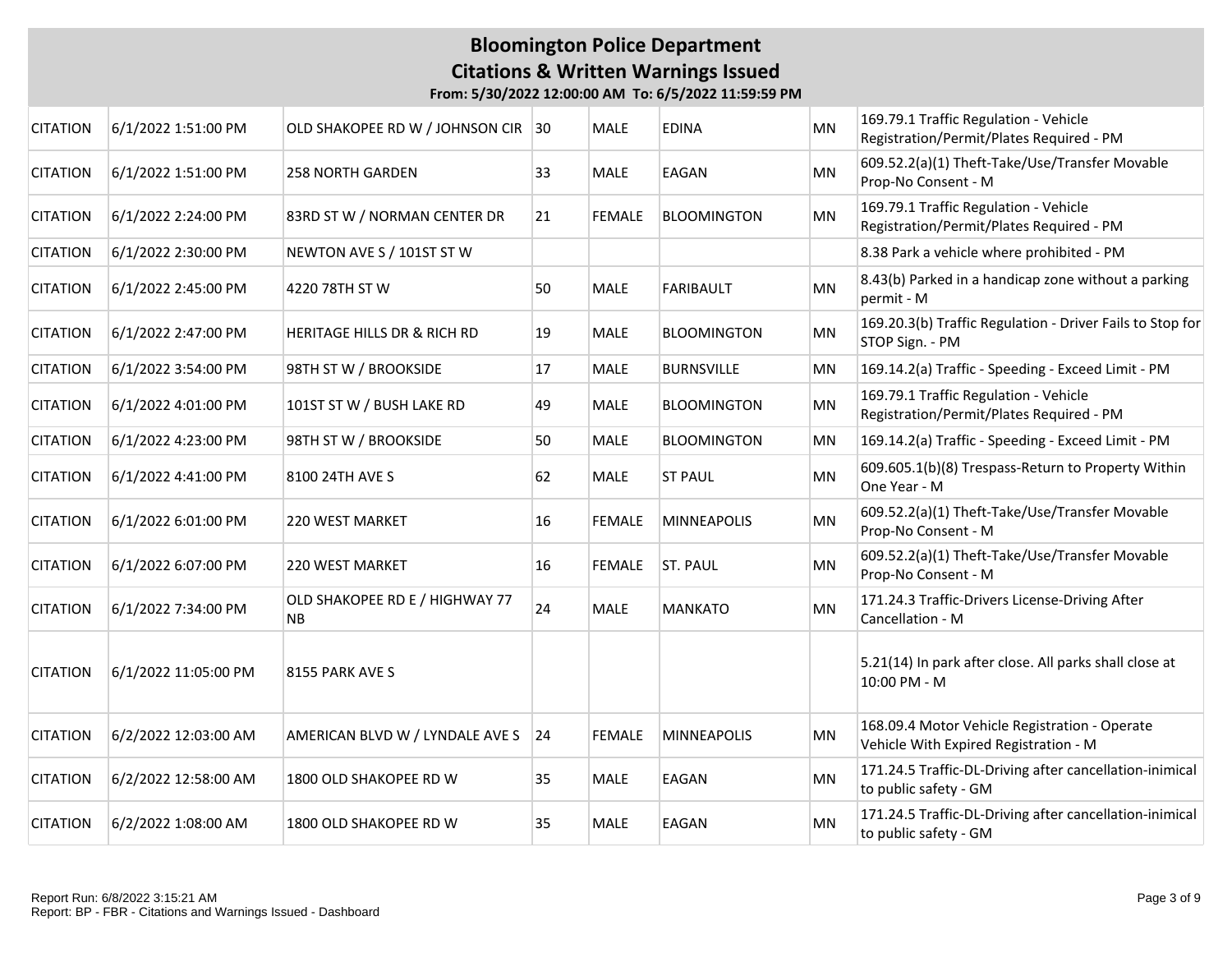| <b>CITATION</b> | 6/2/2022 3:00:00 AM  | 8100 26TH AVE S            | 22 | <b>MALE</b>   | <b>SAINT PAUL</b>  | MN        | 609.506.1 Give Peace Officer False<br>Name/Birthdate/ID Card - M                                          |
|-----------------|----------------------|----------------------------|----|---------------|--------------------|-----------|-----------------------------------------------------------------------------------------------------------|
| <b>CITATION</b> | 6/2/2022 4:33:00 AM  | 8421 LYNDALE AVE S         | 26 | <b>FEMALE</b> | <b>MINNEAPOLIS</b> | MN        | 609.224.1(2) Assault-5th Deg-Inflict or Attempt Bodily<br>Harm - M                                        |
| <b>CITATION</b> | 6/2/2022 8:25:00 AM  | 1700 AMERICAN BLVD E       | 23 | <b>MALE</b>   | <b>BLOOMINGTON</b> | MN        | 8.38 Park a vehicle where prohibited - PM                                                                 |
| <b>CITATION</b> | 6/2/2022 11:41:00 AM | NORMANDALE BLVD/84TH ST    | 48 | <b>MALE</b>   | <b>BLOOMINGTON</b> | MN        | 169.14.5 Traffic - Speeding - Exceed Speed Limit<br>Posted in Local Jurisdiction Speed Zones - PM         |
| <b>CITATION</b> |                      |                            | 18 | <b>FEMALE</b> | <b>MINNEAPOLIS</b> | MN        | 609.52.2(a)(1) Theft-Take/Use/Transfer Movable<br>Prop-No Consent - M                                     |
|                 | 6/2/2022 2:45:00 PM  | 220 WEST MARKET            |    |               |                    |           | 609.605.1(b)(8) Trespass-Return to Property Within<br>One Year - M                                        |
|                 |                      |                            |    |               | <b>MINNEAPOLIS</b> |           | 609.52.2(a)(1) Theft-Take/Use/Transfer Movable<br>Prop-No Consent - M                                     |
| <b>CITATION</b> | 6/2/2022 3:04:00 PM  | <b>220 WEST MARKET</b>     | 20 | <b>FEMALE</b> |                    | MN        | 609.605.1(b)(8) Trespass-Return to Property Within<br>One Year - M                                        |
| <b>CITATION</b> | 6/2/2022 3:22:00 PM  | 700 AMERICAN BLVD E        | 25 | <b>FEMALE</b> | <b>SAINT PAUL</b>  | MN        | 609.52.2(a)(1) Theft-Take/Use/Transfer Movable<br>Prop-No Consent - M                                     |
| <b>CITATION</b> | 6/2/2022 3:56:00 PM  | OSR/16TH AVE S             | 23 | <b>MALE</b>   | <b>BLOOMINGTON</b> | MN        | 169.14.5 Traffic - Speeding - Exceed Speed Limit<br>Posted in Local Jurisdiction Speed Zones - PM         |
| <b>CITATION</b> | 6/2/2022 4:06:00 PM  | OSR/16TH AVE S             | 68 | <b>MALE</b>   | <b>STILLWATER</b>  | MN        | 169.14.5 Traffic - Speeding - Exceed Speed Limit<br>Posted in Local Jurisdiction Speed Zones - PM         |
| <b>CITATION</b> | 6/2/2022 4:25:00 PM  | OSR/16TH AVE S             | 25 | <b>MALE</b>   | <b>BRAINERD</b>    | <b>MN</b> | 169.14.5 Traffic - Speeding - Exceed Speed Limit<br>Posted in Local Jurisdiction Speed Zones - PM         |
| <b>CITATION</b> | 6/2/2022 7:09:00 PM  | 400 W AMERICAN BLVD        | 32 | <b>MALE</b>   | <b>NPA</b>         |           | 609.52.2(a)(1) Theft-Take/Use/Transfer Movable<br>Prop-No Consent - M                                     |
| <b>CITATION</b> | 6/2/2022 8:02:00 PM  | 24TH AVE S / KILLEBREW DR  | 60 | <b>MALE</b>   | <b>RICHFIELD</b>   | MN        | 169.26.1(c)(2) Traffic Regulation - Railroad Crossing -<br>Failure to stop for lowered crossing gate - PM |
| <b>CITATION</b> | 6/2/2022 10:07:00 PM | 102ND ST W / LYNDALE AVE S | 17 | <b>MALE</b>   | <b>BLOOMINGTON</b> | MN        | 169.14.5 Traffic - Speeding - Exceed Speed Limit<br>Posted in Local Jurisdiction Speed Zones - PM         |
|                 |                      |                            |    |               |                    |           | 171.24.1 Traffic-Drivers License-Driving After<br>Suspension - M                                          |
| <b>CITATION</b> | 6/2/2022 11:09:00 PM | 98TH ST W / PLEASANT AVE S | 21 | <b>MALE</b>   | <b>MINNEAPOLIS</b> | MN        | 169.791.2(a) Traffic Regulation - Driver Must Carry<br>Proof of Insurance when Operating Vehicle - M      |
| <b>CITATION</b> | 6/2/2022 11:18:00 PM | 700 AMERICAN BLVD E        | 33 | <b>MALE</b>   | <b>MINNEAPOLIS</b> | MN        | 609.52.2(a)(1) Theft-Take/Use/Transfer Movable<br>Prop-No Consent - M                                     |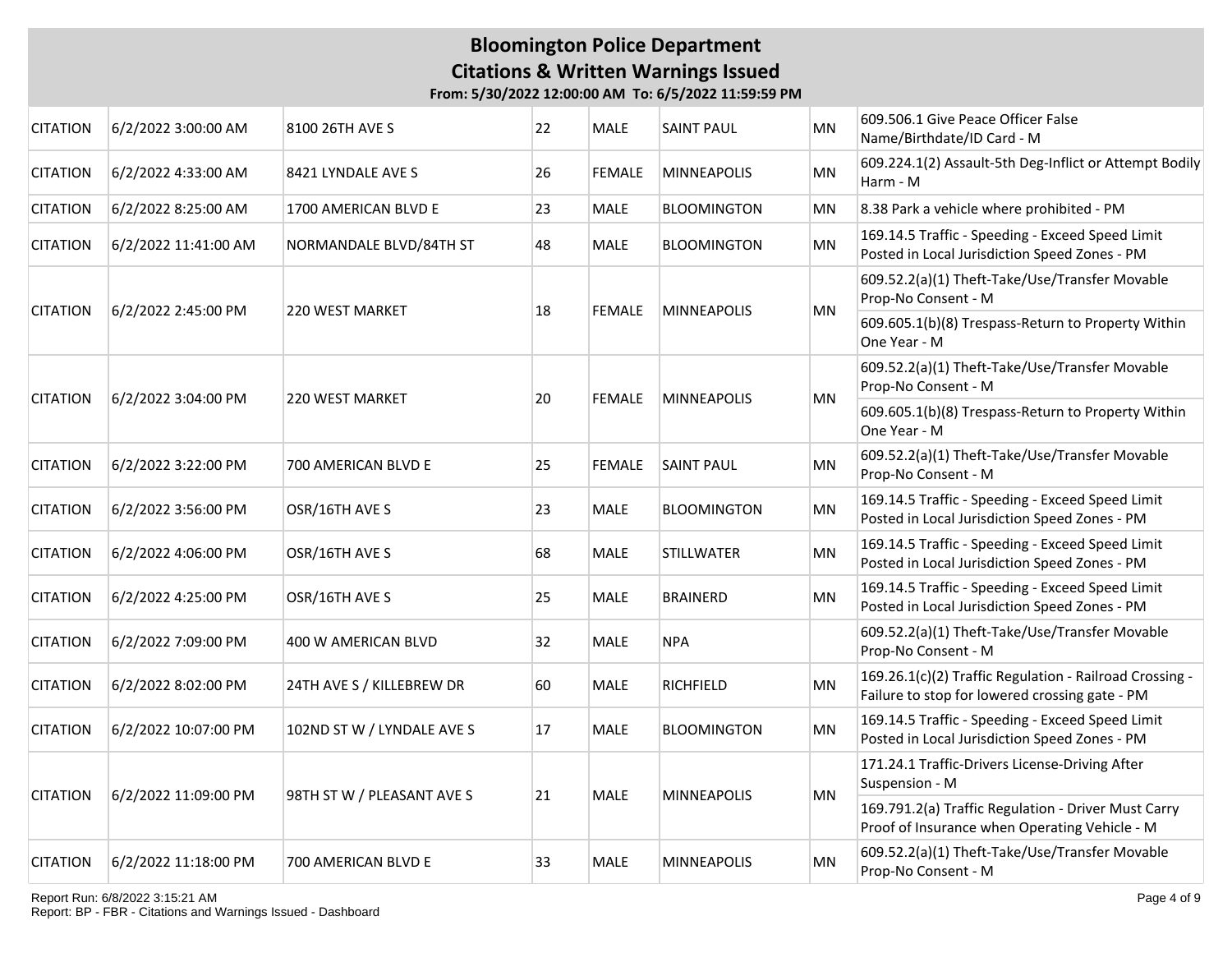#### **Bloomington Police Department Citations & Written Warnings Issued From: 5/30/2022 12:00:00 AM To: 6/5/2022 11:59:59 PM**

| <b>CITATION</b> | 6/2/2022 11:18:00 PM | 700 AMERICAN BLVD E                    | 33 | <b>MALE</b>   | MINNEAPOLIS                          | MN        | 609.50.1(2) Obstruct Legal Process-Interfere w/Peace<br>Officer - M                                     |
|-----------------|----------------------|----------------------------------------|----|---------------|--------------------------------------|-----------|---------------------------------------------------------------------------------------------------------|
| <b>CITATION</b> | 6/2/2022 11:34:00 PM | OLD SHAKOPEE RD W / THOMAS AV          | 30 | <b>FEMALE</b> | <b>APPLE VALLEY</b>                  | MN        | 169.14.2(a) Traffic - Speeding - Exceed Limit - PM                                                      |
| <b>CITATION</b> | 6/3/2022 10:51:00 AM | BEARD AVE S / OLD SHAKOPEE RD W        | 28 | <b>FEMALE</b> | <b>MINNEAPOLIS</b>                   | <b>MN</b> | 169.79.1 Traffic Regulation - Vehicle<br>Registration/Permit/Plates Required - PM                       |
| <b>CITATION</b> | 6/3/2022 11:46:00 AM | 10520 FRANCE AVE S                     | 49 | <b>FEMALE</b> | <b>MINNEAPOLIS</b>                   | MN        | 169.79.1 Traffic Regulation - Vehicle<br>Registration/Permit/Plates Required - PM                       |
| <b>CITATION</b> | 6/3/2022 12:51:00 PM | NORMANDALE BLVD / OLD SHAKOPEE<br>RD W | 32 | <b>FEMALE</b> | <b>INVER GROVE</b><br><b>HEIGHTS</b> | MN        | 169.06.4(a) Traffic Regulations - Failure to obey<br>traffic control device - PM                        |
| <b>CITATION</b> | 6/3/2022 1:44:00 PM  | 84TH ST W / MORRIS AVE S               | 57 | <b>FEMALE</b> | <b>BLOOMINGTON</b>                   | MN        | 169.20.3(b) Traffic Regulation - Driver Fails to Stop for<br>STOP Sign. - PM                            |
| <b>CITATION</b> | 6/3/2022 1:53:00 PM  | 1551 106TH ST W                        | 48 | <b>FEMALE</b> | <b>EDEN PRAIRIE</b>                  | MN        | 169.14.5 Traffic - Speeding - Exceed Speed Limit<br>Posted in Local Jurisdiction Speed Zones - PM       |
| <b>CITATION</b> | 6/3/2022 2:11:00 PM  | AMERICAN BLVD E / 5TH AVE S            | 26 | <b>FEMALE</b> | <b>SAINT PAUL</b>                    | <b>MN</b> | 169.79.1 Traffic Regulation - Vehicle<br>Registration/Permit/Plates Required - PM                       |
| <b>CITATION</b> | 6/3/2022 2:20:00 PM  | 97TH ST W / VINCENT AVE S              | 97 | <b>FEMALE</b> | <b>BLOOMINGTON</b>                   | MN        | 171.24.3 Traffic-Drivers License-Driving After<br>Cancellation - M                                      |
| <b>CITATION</b> | 6/3/2022 2:36:00 PM  | LINDAU LN / MOA GATE 4                 | 62 | <b>MALE</b>   | RICHFIELD                            | MN        | 171.24.1 Traffic-Drivers License-Driving After<br>Suspension - M                                        |
|                 |                      |                                        |    |               |                                      |           | 169.791.2(a) Traffic Regulation - Driver Must Carry<br>Proof of Insurance when Operating Vehicle - M    |
| <b>CITATION</b> | 6/3/2022 3:08:00 PM  | 98TH ST W / XERXES AVE S               | 26 | <b>MALE</b>   | EAGAN                                | MN        | 169.13.2(a) Traffic - Careless Driving - Operate any<br>vehicle carelessly on street or highway - M     |
|                 |                      |                                        |    |               |                                      |           | 169.14.5 Traffic - Speeding - Exceed Speed Limit<br>Posted in Local Jurisdiction Speed Zones - PM       |
| <b>CITATION</b> | 6/3/2022 4:24:00 PM  | AMERICAN BLVD W / 3RD AVE S            | 18 | <b>MALE</b>   | CHANHASSEN                           | MN        | 169.14.5 Traffic - Speeding - Exceed Speed Limit<br>Posted in Local Jurisdiction Speed Zones - PM       |
| <b>CITATION</b> | 6/3/2022 4:34:00 PM  |                                        | 22 | <b>FEMALE</b> | <b>MINNEAPOLIS</b>                   | <b>MN</b> | 171.24.1 Traffic-Drivers License-Driving After<br>Suspension - M                                        |
|                 |                      | KILLEBREW DR / MOA GATE 2              |    |               |                                      |           | 169.685.5(a) Traffic Regulation - Child Passenger<br>Restraint System - Not Equipped and Installed - PM |
| <b>CITATION</b> | 6/3/2022 4:53:00 PM  | 700 AMERICAN BLVD E                    | 38 | <b>FEMALE</b> | <b>MINNEAPOLIS</b>                   | MN        | 609.52.2(a)(1) Theft-Take/Use/Transfer Movable<br>Prop-No Consent - M                                   |
| <b>CITATION</b> | 6/3/2022 5:30:00 PM  | 8100 24TH AVE S                        | 22 | <b>FEMALE</b> | <b>SAINT PAUL</b>                    | MN        | 609.546(1) Tamper With Motor Vehicle-Ride In/On-<br>w/o Owner Permission - M                            |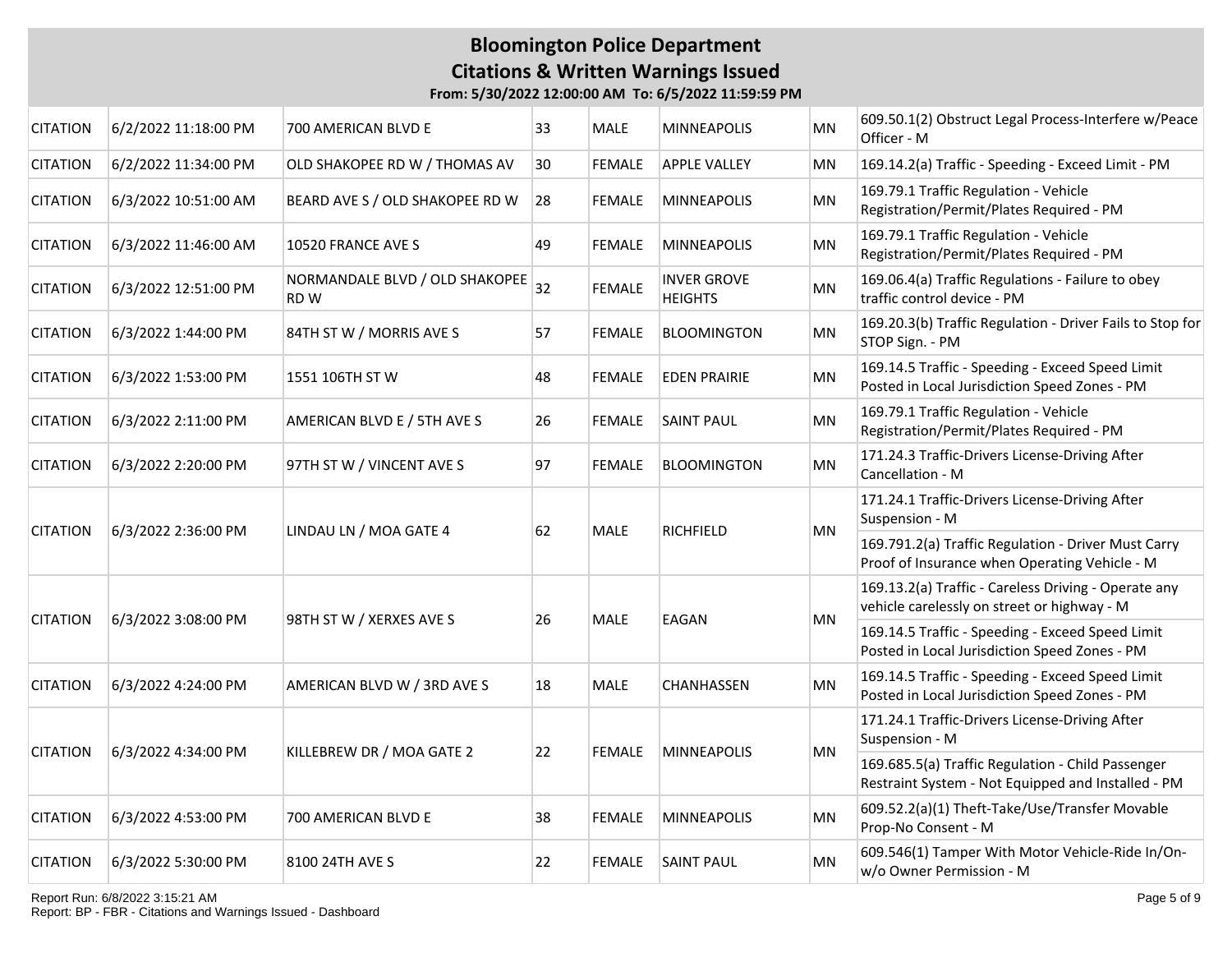| <b>CITATION</b> | 6/3/2022 8:55:00 PM  | 700 AMERICAN BLVD E                  | 42 | <b>MALE</b>   | WINDOM             | MN        | 609.52.2(a)(1) Theft-Take/Use/Transfer Movable<br>Prop-No Consent - M                                              |
|-----------------|----------------------|--------------------------------------|----|---------------|--------------------|-----------|--------------------------------------------------------------------------------------------------------------------|
| <b>CITATION</b> | 6/3/2022 8:59:00 PM  | 700 AMERICAN BLVD E                  | 51 | <b>FEMALE</b> | <b>WINDOM</b>      | <b>MN</b> | 609.52.2(a)(1) Theft-Take/Use/Transfer Movable<br>Prop-No Consent - M                                              |
| <b>CITATION</b> | 6/3/2022 9:53:00 PM  | INTERSTATE 494 WB / LYNDALE AVE S 42 |    | <b>MALE</b>   | MINNEAPOLIS        | MN        | 171.24.2 Traffic-Drivers License-Driving After<br>Revocation - M                                                   |
| <b>CITATION</b> | 6/3/2022 10:33:00 PM | 700 AMERICAN BLVD E                  | 36 | <b>MALE</b>   | <b>MINNEAPOLIS</b> | MN.       | 609.605.1(b)(8) Trespass-Return to Property Within<br>One Year - M                                                 |
|                 |                      |                                      |    |               |                    |           | 609.52.2(a)(1) Theft-Take/Use/Transfer Movable<br>Prop-No Consent - M                                              |
| <b>CITATION</b> | 6/3/2022 11:31:00 PM | PORTLAND AVE S / 78TH ST E           | 18 | <b>FEMALE</b> | <b>MINNEAPOLIS</b> | MN        | 171.05.1(a) Drivers' Licenses - Instruction Permit<br>Violations - Persons 18 Years or Older - Requirements<br>- M |
| <b>CITATION</b> | 6/4/2022 12:43:00 AM | 94TH ST W / BRIAR LN                 | 39 | <b>MALE</b>   | <b>SAINT PAUL</b>  | MN.       | 171.24.2 Traffic-Drivers License-Driving After<br>Revocation - M                                                   |
|                 |                      |                                      |    |               |                    |           | 168.09.4 Motor Vehicle Registration - Operate<br>Vehicle With Expired Registration - M                             |
| <b>CITATION</b> | 6/4/2022 8:13:00 AM  | 700 AMERICAN BLVD E                  | 55 | <b>FEMALE</b> | <b>CRYSTAL</b>     | MN        | 609.52.2(a)(1) Theft-Take/Use/Transfer Movable<br>Prop-No Consent - M                                              |
| <b>CITATION</b> | 6/4/2022 12:44:00 PM | 8100 24TH AVE S                      | 38 | <b>MALE</b>   | <b>BURNSVILLE</b>  | <b>MN</b> | MISVC MISC OFCR VOID CITATION - M                                                                                  |
|                 | 6/4/2022 12:16:00 PM | 9801 FRANCE AVE S                    |    | <b>MALE</b>   |                    |           | 171.24.5 Traffic-DL-Driving after cancellation-inimical<br>to public safety - GM                                   |
| <b>CITATION</b> |                      |                                      | 55 |               | SAVAGE             | MN        | 169.791.3 Traffic Regulation - Driver Who Is Not<br>Owner Must Later Produce Proof of Insurance If<br>Required - M |
| <b>CITATION</b> | 6/4/2022 1:52:00 PM  | PENN AVE S/88TH ST                   | 18 | <b>MALE</b>   | <b>BLOOMINGTON</b> | MN        | 169.14.5 Traffic - Speeding - Exceed Speed Limit<br>Posted in Local Jurisdiction Speed Zones - PM                  |
| <b>CITATION</b> | 6/4/2022 2:34:00 PM  | 700 AMERICAN BLVD E                  | 49 | <b>FEMALE</b> | <b>RED WING</b>    | <b>MN</b> | 609.52.2(a)(1) Theft-Take/Use/Transfer Movable<br>Prop-No Consent - M                                              |
| <b>CITATION</b> | 6/4/2022 3:18:00 PM  | PENN AVE S / IVY LANE                | 28 | MALE          | <b>BLOOMINGTON</b> | MN        | 169.79.1 Traffic Regulation - Vehicle<br>Registration/Permit/Plates Required - PM                                  |
| <b>CITATION</b> | 6/4/2022 5:14:00 PM  | 8100 24TH AVE S                      | 15 | <b>MALE</b>   | <b>ST. PAUL</b>    | MN        | 609.605.1(b)(3) Trespass-Premises of Another-Refuse<br>to Depart - M                                               |
| <b>CITATION</b> | 6/4/2022 5:20:00 PM  | 8100 24TH AVE S                      | 16 | <b>MALE</b>   | <b>ST. PAUL</b>    | MN        | 609.605.1(b)(3) Trespass-Premises of Another-Refuse<br>to Depart - M                                               |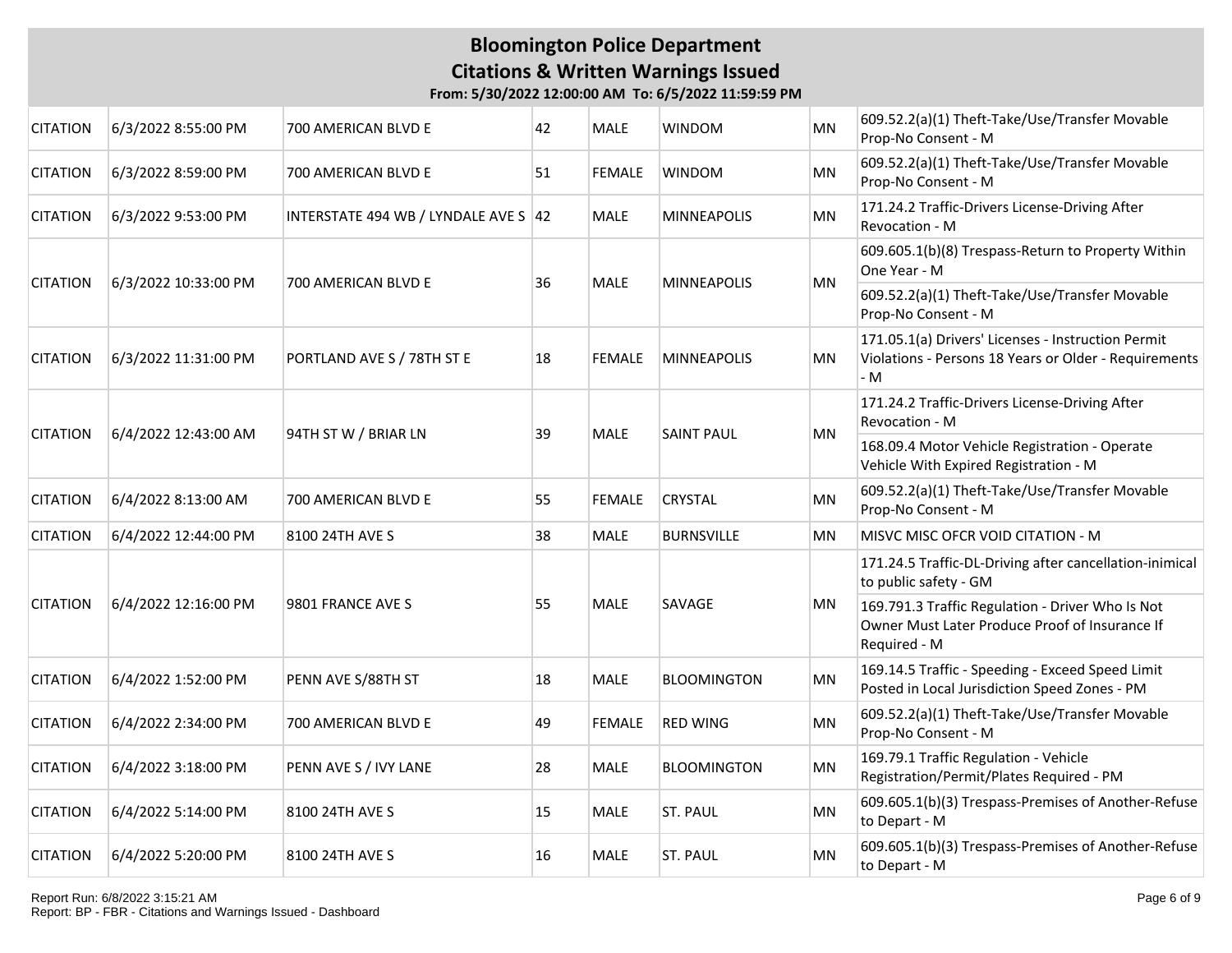**From: 5/30/2022 12:00:00 AM To: 6/5/2022 11:59:59 PM**

| <b>CITATION</b> | 6/4/2022 5:30:00 PM  | 8208 18TH AVE S                           | 19 | <b>MALE</b>   | <b>BURNSVILLE</b>  | <b>MN</b> | 8.41(d) Park a vehicle over 24 consecutive hours - PM                                                                  |
|-----------------|----------------------|-------------------------------------------|----|---------------|--------------------|-----------|------------------------------------------------------------------------------------------------------------------------|
| <b>CITATION</b> | 6/4/2022 7:01:00 PM  | 8100 24TH AVE S                           | 29 | <b>FEMALE</b> | <b>OAKDALE</b>     | MN        | 609.546(1) Tamper With Motor Vehicle-Ride In/On-<br>w/o Owner Permission - M                                           |
| <b>CITATION</b> | 6/4/2022 7:38:00 PM  | 700 AMERICAN BLVD E                       | 33 | <b>MALE</b>   | <b>MINNEAPOLIS</b> | MN        | 609.52.2(a)(1) Theft-Take/Use/Transfer Movable<br>Prop-No Consent - M                                                  |
| <b>CITATION</b> | 6/4/2022 8:07:00 PM  | AMERICAN BLVD W / PORTLAND AVE<br>S       | 26 | <b>MALE</b>   | <b>MOORHEAD</b>    | MN        | 169.475.2(a)(3) Wireless Communications Device -<br>Access video content, images, games, software<br>applications - PM |
| <b>CITATION</b> | 6/4/2022 8:45:00 PM  | LINDAU LN / MOA GATE 4                    | 41 | <b>MALE</b>   | <b>NEW HOPE</b>    | <b>MN</b> | 171.22.1(9) Drivers' Licenses - Display as Valid Any<br>Canceled/Revoked/Suspended Driver's License - M                |
| <b>CITATION</b> | 6/4/2022 9:12:00 PM  | 8100 24TH AVE S                           | 27 | MALE          | MINNEAPOLIS        | MN        | 609.605.1(b)(4) Trespass-Occupy/Enter<br>Dwelling/Locked/Posted Build - M                                              |
| <b>CITATION</b> | 6/4/2022 9:18:00 PM  | AMERICAN BLVD E / BLOOMINGTON<br>AVE S    | 29 | <b>FEMALE</b> | <b>SAINT PAUL</b>  | MN        | 171.24.2 Traffic-Drivers License-Driving After<br>Revocation - M                                                       |
| <b>CITATION</b> | 6/4/2022 9:50:00 PM  | OLD SHAKOPEE RD W / FRANCE AVE S 18       |    | <b>FEMALE</b> | <b>RICHFIELD</b>   | MN        | 169.791.2(a) Traffic Regulation - Driver Must Carry<br>Proof of Insurance when Operating Vehicle - M                   |
| <b>CITATION</b> | 6/4/2022 10:14:00 PM | FRANCE AVE S / 90TH ST W                  | 20 | <b>MALE</b>   | <b>MINNEAPOLIS</b> | <b>MN</b> | 169.14.5 Traffic - Speeding - Exceed Speed Limit<br>Posted in Local Jurisdiction Speed Zones - PM                      |
| <b>CITATION</b> | 6/4/2022 10:14:00 PM | 81ST ST W / PENN AVE S                    | 29 | MALE          | BLOOMINGTON        | MN        | 169.79.1 Traffic Regulation - Vehicle<br>Registration/Permit/Plates Required - PM                                      |
| <b>CITATION</b> | 6/4/2022 11:49:00 PM | 86TH ST W / GARFIELD CIR                  | 24 | <b>MALE</b>   | BLOOMINGTON        | MN        | 171.05.1(a) Drivers' Licenses - Instruction Permit<br>Violations - Persons 18 Years or Older - Requirements<br>- M     |
| <b>CITATION</b> | 6/5/2022 12:22:00 AM | 1427 80TH ST                              |    |               |                    |           | 8.38 Park a vehicle where prohibited - PM                                                                              |
| <b>CITATION</b> | 6/5/2022 12:26:00 AM | BLOOMINGTON AVE S/80TH STREET             |    |               |                    |           | 8.38 Park a vehicle where prohibited - PM                                                                              |
| <b>CITATION</b> | 6/5/2022 12:41:00 AM | 102ND ST E / NICOLLET AVE S               | 27 | <b>MALE</b>   | <b>BLOOMINGTON</b> | <b>MN</b> | 171.24.5 Traffic-DL-Driving after cancellation-inimical<br>to public safety - GM                                       |
| <b>CITATION</b> | 6/5/2022 1:18:00 AM  | INTERSTATE 494 EB / EAST BUSH LAKE<br>RD. | 24 | MALE          | <b>SAINT PAUL</b>  | MN        | 171.24.2 Traffic-Drivers License-Driving After<br>Revocation - M                                                       |
| <b>CITATION</b> | 6/5/2022 9:02:00 AM  | 10520 FRANCE AVE S                        | 89 | <b>MALE</b>   | <b>BLOOMINGTON</b> | MN        | 8.43(b) Parked in a handicap zone without a parking<br>permit - M                                                      |
| <b>CITATION</b> | 6/5/2022 10:20:00 AM | 5321 HYLAND GREENS DR                     | 38 | <b>FEMALE</b> | <b>BLOOMINGTON</b> | MN        | 8.41(c) Limited parking zones - PM                                                                                     |
| <b>CITATION</b> | 6/5/2022 10:26:00 AM | 5321 HYLAND GREENS DR                     | 26 | <b>MALE</b>   | BLOOMINGTON        | MN        | 8.41(c) Limited parking zones - PM                                                                                     |
| <b>CITATION</b> | 6/5/2022 10:29:00 AM | 5321 HYLAND GREENS DR                     | 47 | <b>FEMALE</b> | <b>MINNEAPOLIS</b> | MN        | 8.41(c) Limited parking zones - PM                                                                                     |

Report Run: 6/8/2022 3:15:21 AM Report: BP - FBR - Citations and Warnings Issued - Dashboard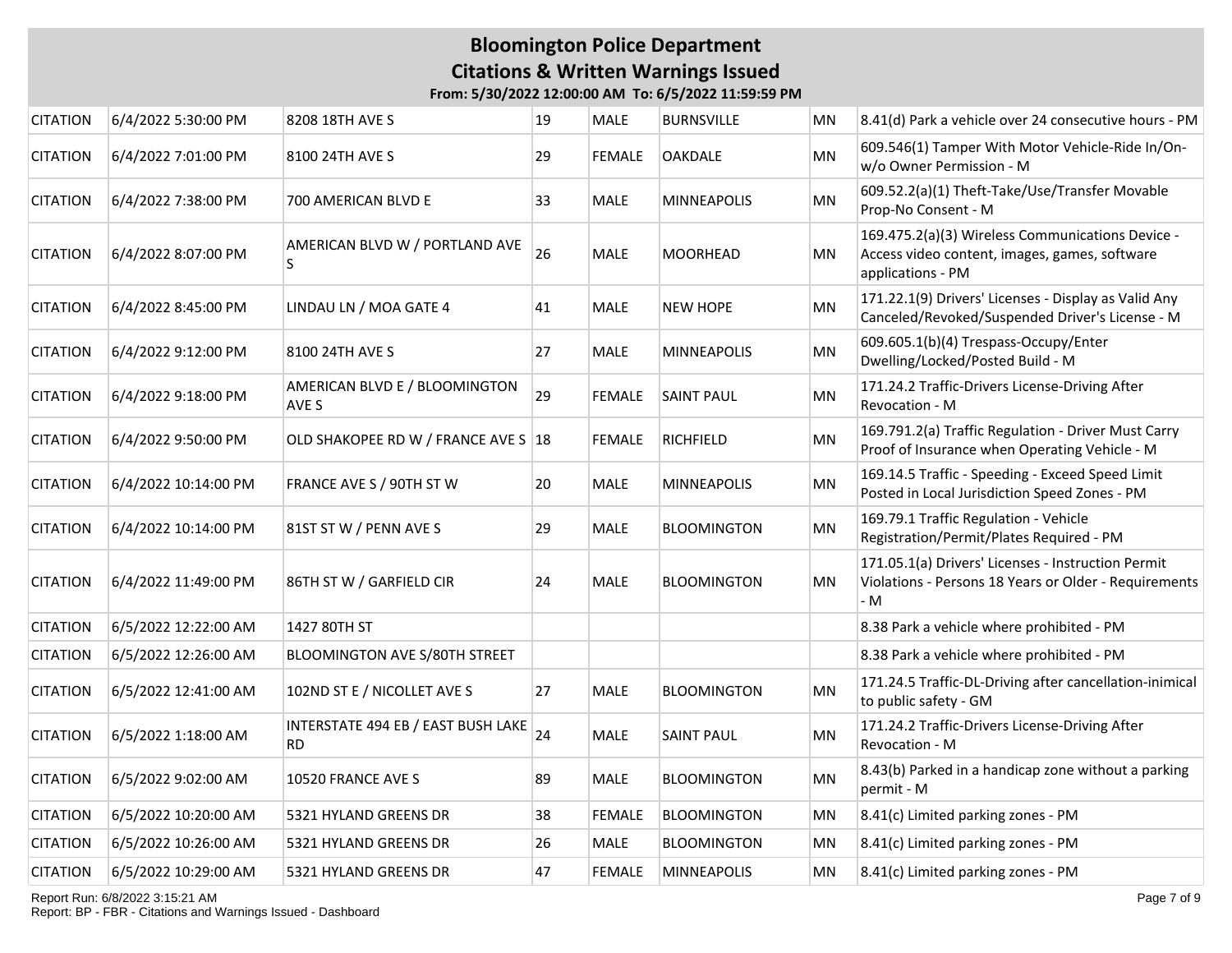| <b>CITATION</b> | 6/5/2022 10:33:00 AM | 5321 HYLAND GREENS DR                | 26 | <b>MALE</b>   | <b>BLOOMINGTON</b>  | <b>MN</b> | 8.41(c) Limited parking zones - PM                                                                           |
|-----------------|----------------------|--------------------------------------|----|---------------|---------------------|-----------|--------------------------------------------------------------------------------------------------------------|
|                 |                      |                                      | 36 | <b>FEMALE</b> | <b>MINNEAPOLIS</b>  | MN        | 171.24.2 Traffic-Drivers License-Driving After<br>Revocation - M                                             |
| <b>CITATION</b> | 6/5/2022 11:39:00 AM | 8100 24TH AVE S                      |    |               |                     |           | 169.791.2(a) Traffic Regulation - Driver Must Carry<br>Proof of Insurance when Operating Vehicle - M         |
| <b>CITATION</b> | 6/5/2022 12:55:00 PM | 24TH AVE S / 82ND ST E               | 25 | <b>MALE</b>   | <b>MINNEAPOLIS</b>  | MN        | 171.24.1 Traffic-Drivers License-Driving After<br>Suspension - M                                             |
| <b>CITATION</b> | 6/5/2022 1:49:00 PM  | AMERICAN BLVD E / NICOLLET AVE S     | 24 | <b>FEMALE</b> | <b>APPLE VALLEY</b> | <b>MN</b> | 171.24.1 Traffic-Drivers License-Driving After<br>Suspension - M                                             |
| <b>CITATION</b> |                      | 4000 SW. CT.                         | 34 | <b>FEMALE</b> |                     | MN        | 609.52.2(a)(1) Theft-Take/Use/Transfer Movable<br>Prop-No Consent - GM                                       |
|                 | 6/5/2022 3:15:00 PM  |                                      |    |               | <b>ST. PAUL</b>     |           | 609.605.1(b)(8) Trespass-Return to Property Within<br>One Year - M                                           |
| <b>CITATION</b> | 6/5/2022 3:44:00 PM  | 700 AMERICAN BLVD E                  | 20 | <b>MALE</b>   | <b>BLOOMINGTON</b>  | MN        | 609.52.2(a)(1) Theft-Take/Use/Transfer Movable<br>Prop-No Consent - M                                        |
| <b>CITATION</b> | 6/5/2022 3:49:00 PM  | 700 AMERICAN BLVD E                  | 19 | <b>MALE</b>   | <b>BLOOMINGTON</b>  | MN        | 609.52.2(a)(1) Theft-Take/Use/Transfer Movable<br>Prop-No Consent - M                                        |
| <b>CITATION</b> | 6/5/2022 4:20:00 PM  | 700 AMERICAN BLVD E                  | 20 | <b>MALE</b>   | MINNEAPOLIS         | MN        | 609.52.2(a)(1) Theft-Take/Use/Transfer Movable<br>Prop-No Consent - M                                        |
| <b>CITATION</b> | 6/5/2022 4:24:00 PM  | 700 AMERICAN BLVD E                  | 22 | <b>FEMALE</b> | <b>MINNEAPOLIS</b>  | MN        | 609.52.2(a)(1) Theft-Take/Use/Transfer Movable<br>Prop-No Consent - M                                        |
| <b>CITATION</b> | 6/5/2022 7:58:00 PM  | 700 AMERICAN BLVD E                  | 33 | <b>MALE</b>   | <b>SAUK RAPIDS</b>  | MN        | 609.52.2(a)(1) Theft-Take/Use/Transfer Movable<br>Prop-No Consent - M                                        |
| <b>CITATION</b> | 6/5/2022 10:17:00 PM | 24TH AVE & LINDAU LN                 | 28 | <b>FEMALE</b> | <b>SAINT PAUL</b>   | <b>MN</b> | 169.09.2 Traffic Collision - Driver Involved Fails to<br>Stop for Collision - Driven or Attended Vehicle - M |
| WARNING         | 6/1/2022 1:42:00 PM  | 86TH ST E / NICOLLET AVE S           | 50 | <b>MALE</b>   | <b>MINNEAPOLIS</b>  | MN        | 169.06.5(a)(3)(i) Traffic Regulations-Failure to stop<br>for traffic control signal - PM                     |
| <b>WARNING</b>  | 6/1/2022 2:02:00 PM  | WEST BUSH LAKE RD / LINDSTROM<br>DR. | 20 | <b>FEMALE</b> | <b>BLOOMINGTON</b>  | MN        | 169.79.1 Traffic Regulation - Vehicle<br>Registration/Permit/Plates Required - PM                            |
| <b>WARNING</b>  | 6/2/2022 8:06:00 AM  | LYNDALE AVE S / 84TH ST W            | 21 | <b>MALE</b>   | <b>BLOOMINGTON</b>  | MN        | 168.09.4 Motor Vehicle Registration - Operate<br>Vehicle With Expired Registration - M                       |
| <b>WARNING</b>  | 6/2/2022 8:18:00 AM  | 82ND ST W / LYNDALE AVE S            | 49 | <b>MALE</b>   | <b>BURNSVILLE</b>   | ΜN        | 169.14.2(a) Traffic - Speeding - Exceed Limit - PM                                                           |
| WARNING         | 6/2/2022 11:36:00 AM | 110TH ST W / NORMANDALE BLVD         | 23 | <b>MALE</b>   | LAKEVILLE           | MN        | 169.57.1(a) Traffic Regulation - Vehicle Signals - Stop<br>Lights Required on Rear of Vehicle - PM           |